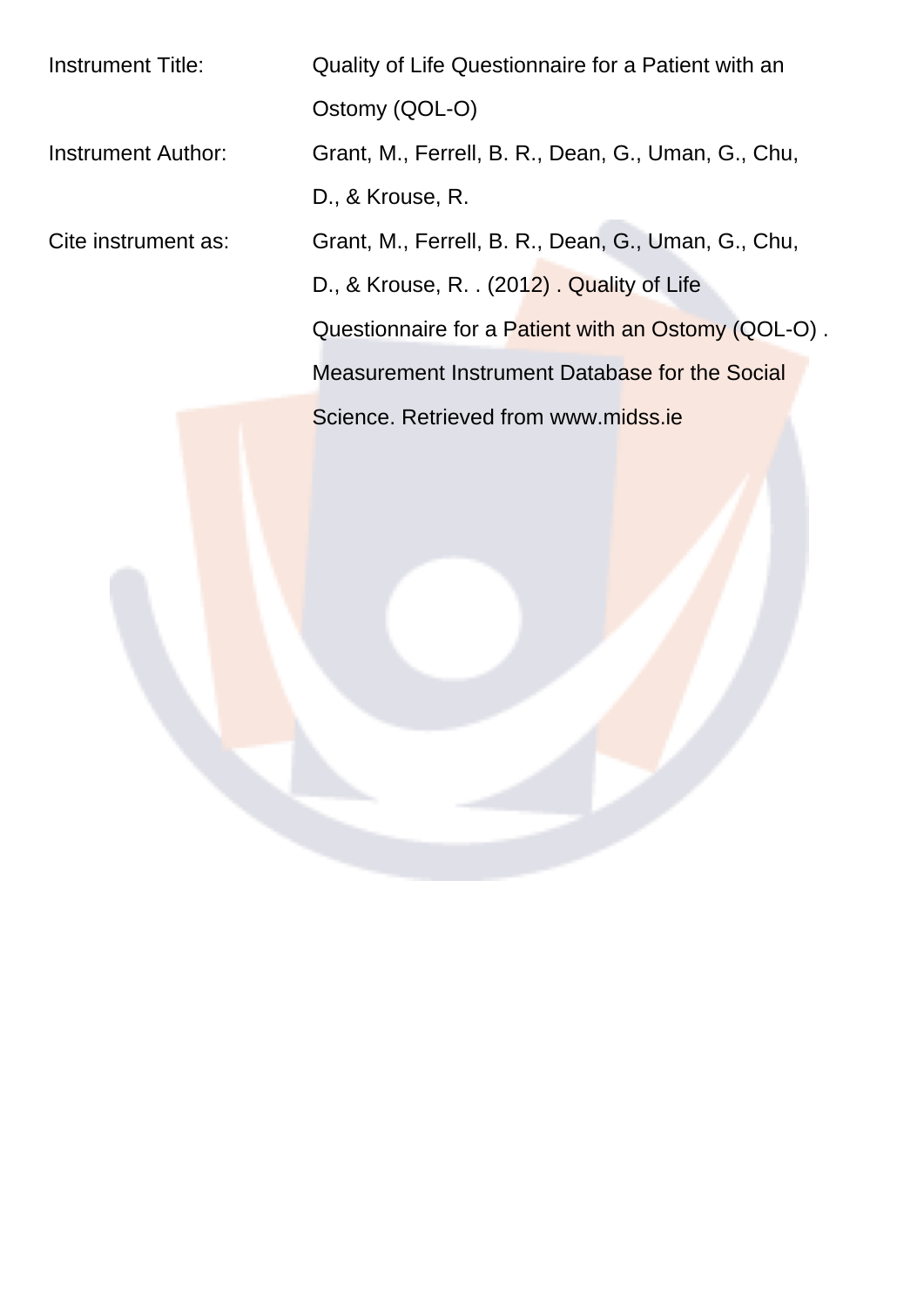

## **AND BECKMAN RESEARCH ISNTITUTE**

Quality of Life Questionnaire for a Patient with an Ostomy

Dear Colleague:

Enclosed is the information regarding our Quality of Life for a Patient with an Ostomy. This questionnaire has been derived from the research in quality of life (QOL) conducted since 1983 by the investigators in Nursing Research at the City of Hope National Medical Center, Duarte, CA. The questionnaire is based on our conceptualization of quality of life which includes the four domains of physical well being, psychological well being, social well being, and spiritual well being.

#### **CONTENT**

The questionnaire has two components. The first component consists of 47 forced-choice and open ended items that relate to patient sociodemographic characteristics as well as work-related items, health insurance, sexual activity, psychological support, clothing, diet, and daily ostomy care. The second component contains 43 QOL items using 10-point scales. These QOL items are divided into the four domains or subscales conceptualized by our QOL model. Following is the list of items identified by subscale.

 Physical well being: Items 1 through 11 Psychological well being: Items 12 through 24 Social well being: Items 25 through 36 Spiritual well being: Items 37 through 43

These QOL items are followed by a statement asking the patient to share a story about living with an ostomy, and include the great challenges encountered in having an ostomy.

### **RELIABILITY AND VALIDITY**

The psychometric analysis of the questionnaire is published in Quality of Life Research, the reference is below

#### **SCORING**

It is important when scoring the 10-point QOL items that all items be coded to reflect  $0 =$  worst outcome/negative QOL and 10 = best outcome/positive QOL. Many of the items are scored in the reverse. The following items need to be **reverse coded** prior to data entry or your results will be inaccurate.

Items 1 – 12, 15, 18-19, 22-30, 32-34, 37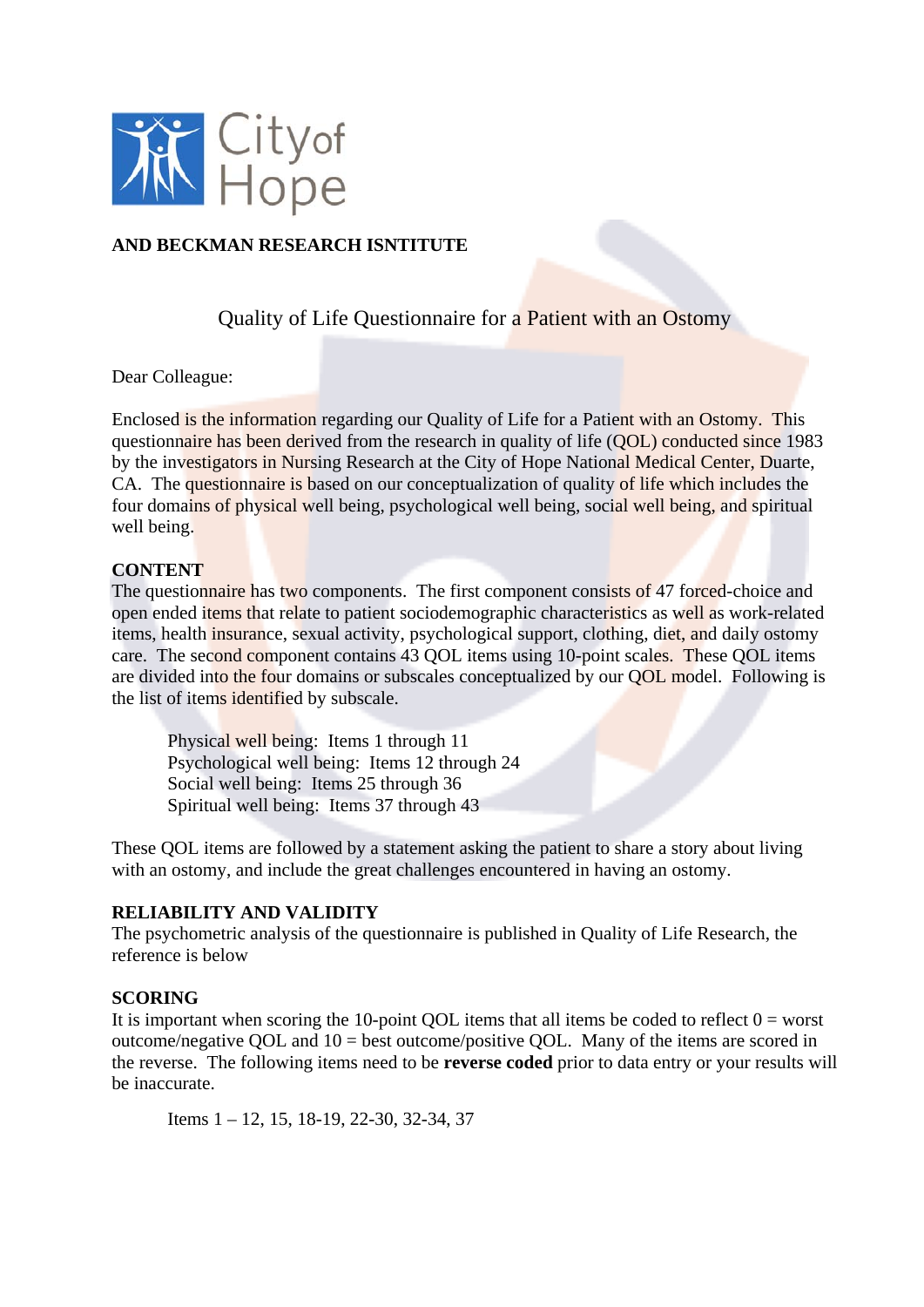Subscale scores are produced by adding the scores on each item with the subscale and then dividing by the number of items in that subscale. A total QOL score is obtained by adding the scores on all 10-point items and dividing by the total number of items (43).

Other versions of the City of Hope Quality of Life Questionnaire for a Patient with an Ostomy have been created for the VA population and the Kaiser Permanente population. The Kaiser version also includes a questionnaire for colorectal cancer patients without an ostomy. To get information about these questionnaires contact robert.krouse@va.gov and cc mary.wagner@va.gov.

## **USING THIS QUESTIONNAIRE**

You are welcome to use our questionnaire. We require no further request for permission. You have permission to duplicate this questionnaire. And, good luck with your research!!

Waai yhu Rose

Marcia Grant, RN, DNSc, FAAN Director and Professor Nursing Research and Education City of Hope National Medical Center 1500 East Duarte Rd. Duarte, CA 91010

## **References**

Gemmill, R., Sun, V., Ferrell, B. R., Krouse, R. S., & Grant, M. (2010). Going with the flow: Quality-of-life outcomes of cancer survivors with urinary diversion. *Journal of Wound, Ostomy and Continence Nurses Society, 37*(1), 65-72.

Krouse, R., Grant, M., Ferrell, B. R., Dean, G., Nelson, R., & Chu, D. (2007). Quality of life outcomes in 599 cancer and non-cancer patients with colostomies. *Journal of Surgical Research, 138*(1), 79-87. DOI:10.1016/j.jss.2006.04.033.

Grant, M., Ferrell, B. R., Dean, G., Uman, G., Chu, D., & Krouse, R. (2004). Revision and psychometric testing of the City of Hope quality of life-ostomy questionnaire. *Quality of Life Research, 13*(8), 1445-1457. DOI:10.1023/B:QURE.0000040784.65830.9f.

## **Ostomy and CRC Publications**

Lundy, J. J., Coons, S. J., Wendel, C., Hornbrook, M. C., Herrinton, L., Grant, M., & Krouse, R. S. (2009). Exploring household income as a predictor of psychological well-being among longterm colorectal cancer survivors. *Quality of Life Research*, *18*(2), 157-161.

Krouse, R. S., Grant, M., Rawl, S. M., Mohler, M. J., Baldwin, C. M., Coons, S. J., McCorkle, R., Schmidt, C.M., & Ko, C. Y. (2009). Coping and acceptance: The greatest challenge for veterans with intestinal stomas. *Journal of Psychosomatic Research*, *66*(3), 227-233.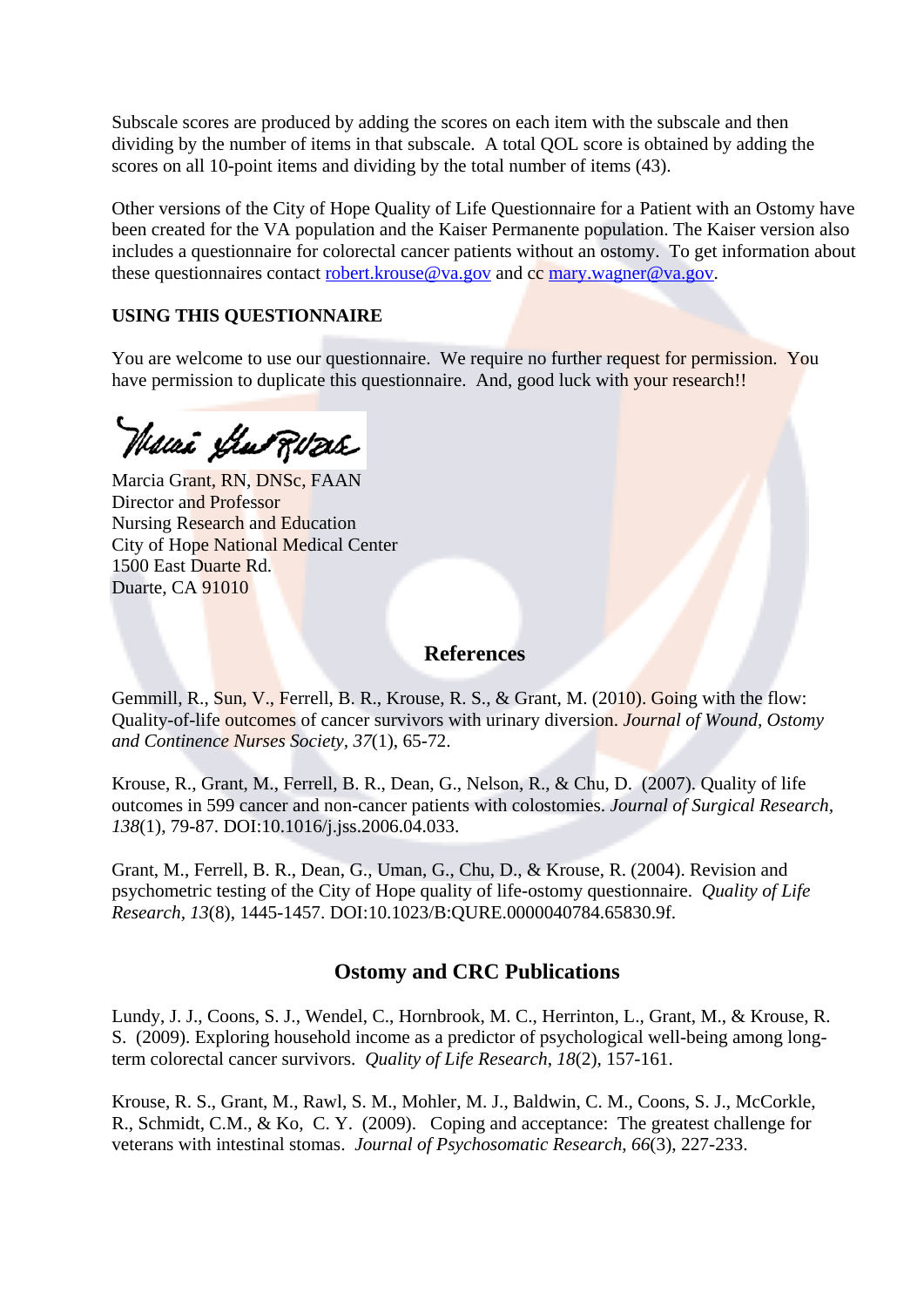Pittman, J., Rawl, S.M, Schmidt, C. M., Grant, M., Ko, C. Y., Wendel, C., & Krouse, R. S. (2008). Demographic and clinical factors related to ostomy complications and quality of life in veterans with an ostomy. *Journal of Wound, Ostomy and Continence Nursing, 35*(5), 493-503.

Baldwin, C. M., Grant, M., Wendel, C., Rawlk S., Schmidt, C. M., Ko, C., & Krouse, R. S. (2008). Influence of intestinal stoma on spiritual quality of life of US Veterans. *Journal of Holistic Nursing, 26*(3), 185-194.

Mohler, M. J., Coons, S. J., Hornbrook, M. C., Herrinton, L. J., Wendel, C. S., Grant, M., & Krouse, R. S. (2008). The health-related quality of life in long-term colorectal cancer survivors study: Objectives, methods and patient sample. *Current Medical Research and Opinions*, *24*(7), 2059-2070.

McMullen, C. K., Hornbrook, M. C., Grant, M., Baldwin, C. M., Wendel, C. S., Mohler, M. J., Altschuler, A., Ramirez, M., & Krouse, R. S. (2008). The greatest challenges reported by longterm colorectal cancer survivors with stomas. *The Journal of Supportive Oncology*, *6*(4), 175- 182.

Krouse, R., Grant, M., Ferrell, B. R., Dean, G., Nelson, R., & Chu, D. (2007). Quality of life outcomes in 599 Cancer and non-cancer patients with colostomies. *Journal of Surgical Research*, *138*(1), 79-87.

Krouse, R. S., Grant, M., Wendel, C. S., Mohler, M. J., Rawl, S. M., Baldwin, C. M., Coons, S. J., McCorkle, R., Ko, C. Y., & Schmidt, C. M. (2007). A mixed-methods evaluation of healthrelated quality of life for male veterans with and without intestinal stomas. *Diseases of the Colon and Rectum*, *50*(12), 2054-2066.

Jain, S., McGory, M. L., Ko, C. Y., Sverdlik, A., Tomlinson, J. S., Wendel, C. S., Coons, S. J., Rawl, S. M., Schmidt, C. M., Grant, M,, McCorkle, R., Mohler, M. J., Baldwin, C. M., & Krouse, R. S. (2007). Comorbidities play a larger role in predicting quality of life compared to having an ostomy. *American Journal of Surgery*, *194*(6), 774-779.

Mitchell, K. A., Rawl, S. M., Schmidt, C. M., Grant, M., Ko, C. Y., Baldwin, C. M., Wendel, C., & Krouse, R. S. (2007). Demographic, clinical, and quality of life variables related to embarrassment in veterans living with an intestinal stoma. *Journal of Wound, Ostomy and Continence Nursing*, *34*(5), 524-532.

Coons, S. J., Chongpison, Y., Wendel, C. S., Grant, M., & Krouse, R. S. (2007). Overall quality of life and difficulty paying for ostomy supplies in the veterans affairs ostomy health-related quality of life study: An exploratory analysis. *Medical Care*, *45*(9), 891-895.

Grant, M., Ferrell, B. R., Dean, G., Uman, G., Chu, D., & Krouse, R. S. (2004). Revision and psychometric testing of the City of Hope quality of life – ostomy questionnaire. *Quality of Life Research*, *13*(8), 1445-1457.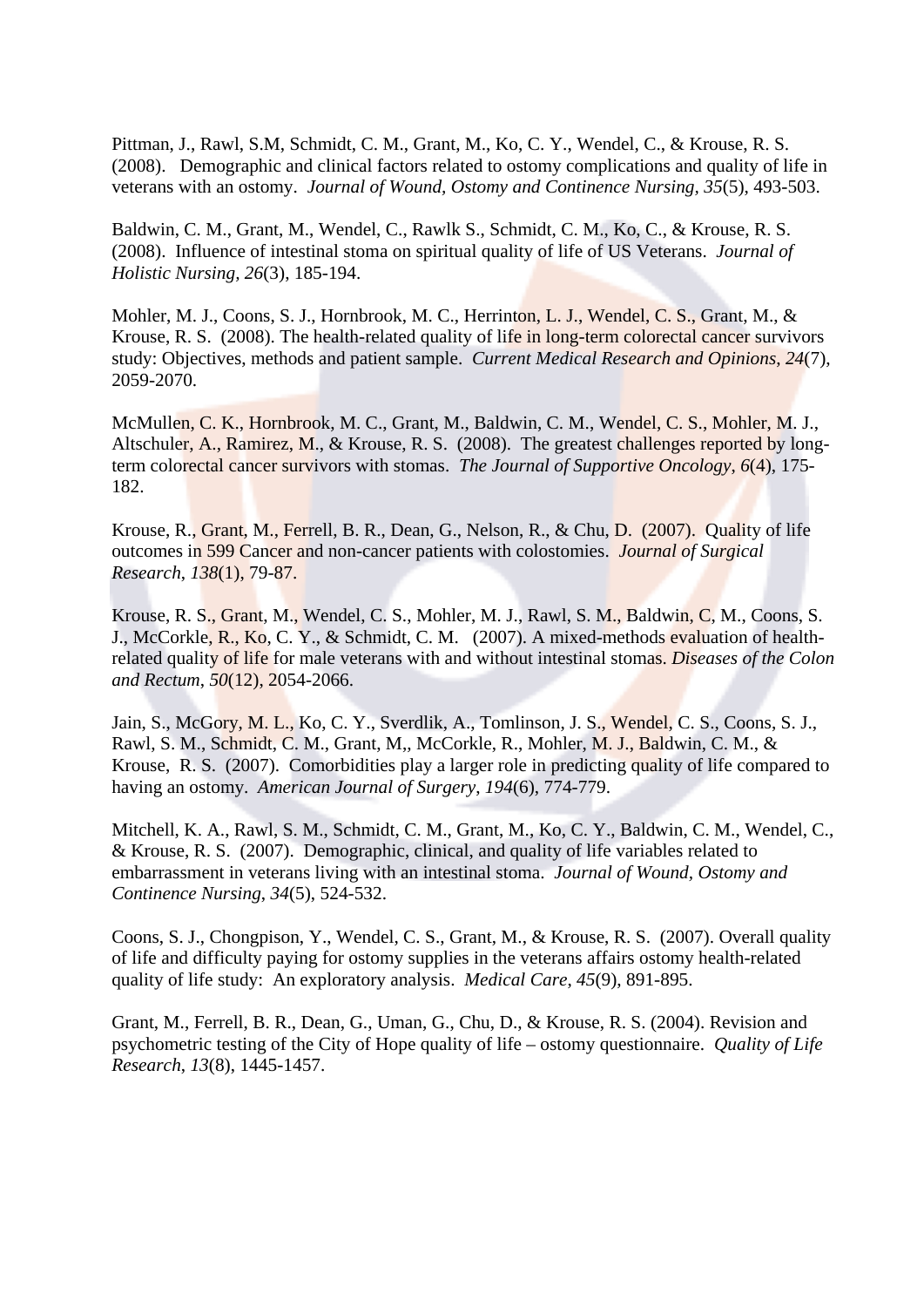# **CITY OF HOPE NATIONAL MEDICAL CENTER QUALITY OF LIFE QUESTIONNAIRE FOR PATIENTS WITH AN OSTOMY**

In advance, thank you for taking the time to complete this questionnaire.

We want to ensure that your responses are anonymous. Your completed questionnaire is mailed directly to the Department of Nursing Research at City of Hope where an identification number will be assigned to the questionnaire. This front sheet will be separated from the questionnaire.

| Name                                         |  |
|----------------------------------------------|--|
| A current address, if changes have occurred. |  |
| Current telephone number including area code |  |
|                                              |  |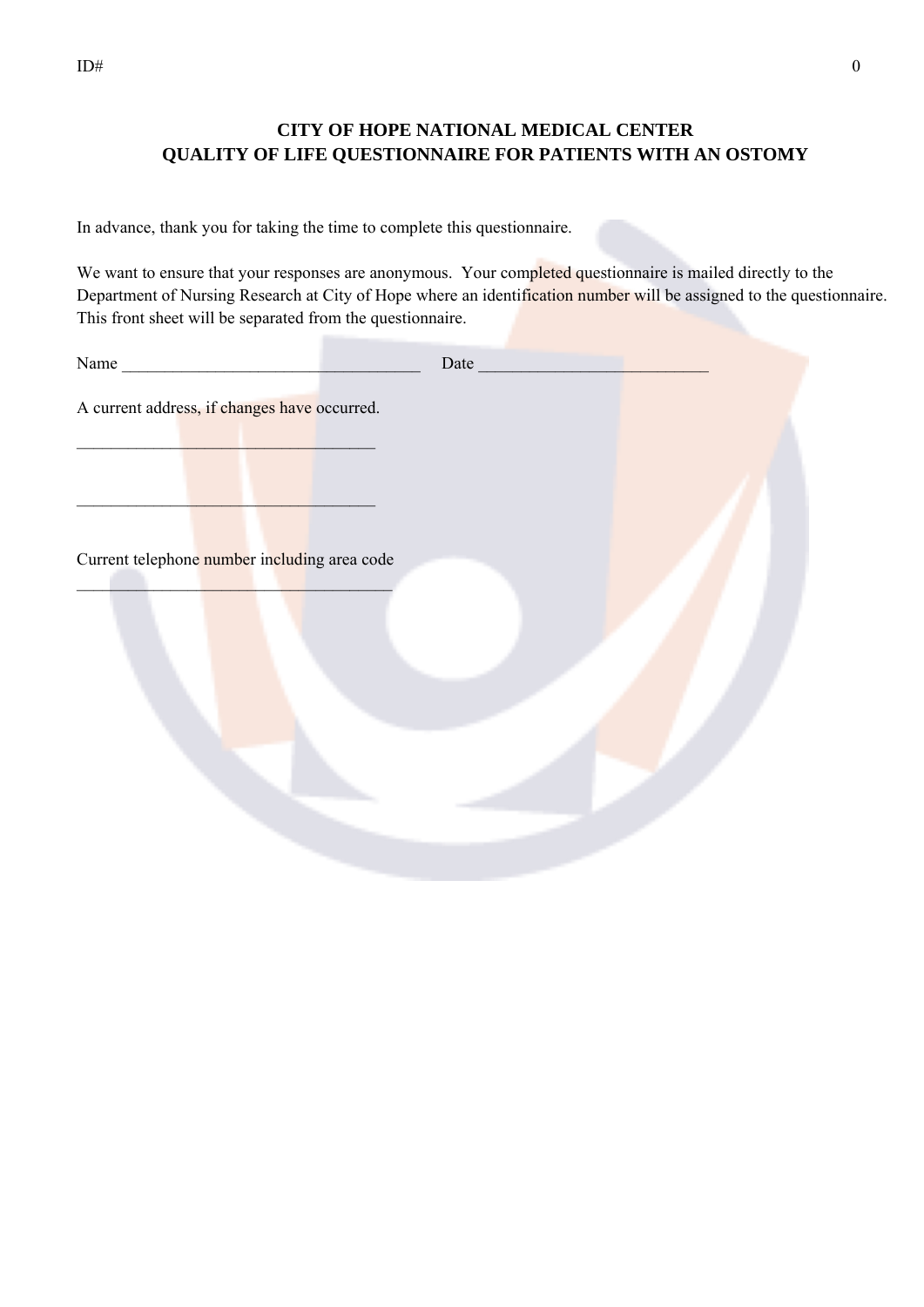# **CITY OF HOPE NATIONAL MEDICAL CENTER QUALITY OF LIFE QUESTIONNAIRE FOR PATIENTS WITH AN OSTOMY**

### **Demographic Information**

Following are some questions about yourself.

1. What kind of Ostomy do you have? (Check  $(\sqrt{)}$  all that apply)

**ileostomy colostomy urinary diversion** 

- 2. If you have a colostomy, is it **permanent**? or **temporary**?
- 3. If you have a urinary diversion, do you wear a bag at all times? No **Yes**
- 4. What illness or diagnosis led to your need for an ostomy?
- 5. If cancer was the reason for your ostomy, please specify the type of cancer.

 $\mathcal{L}_\mathcal{L}$  , and the set of the set of the set of the set of the set of the set of the set of the set of the set of

- 6. For how many months/years have you had your **ileostomy? colostomy? urinary diversion?** 7. What is your gender? Male **Female**
- 8. What is your **current age**?
- 9. What is your **height**? \_\_\_\_\_\_
- 10. What is your current weight?
- 11. What is your **ethnicity**?
	- African American **Musican American Indian Musican Asian Report Black Line Asian Report Asian Report Asian Report Asian Report Asian Report Asian Report Asian Report Asian Report Asian Report Asian Report Asian Report Asian**

 **Caucasian \_\_\_\_\_\_ Hispanic \_\_\_\_\_\_ Other \_\_\_**, please specify **\_\_\_\_\_\_\_\_\_\_\_\_\_\_\_\_\_\_\_**

12. What was your **marital status prior** to the surgery for your ostomy?

**Single \_\_\_\_\_\_ Married \_\_\_\_\_\_ Divorced \_\_\_\_\_\_ Widowed \_\_\_\_\_\_ Separated \_\_\_\_\_\_** 

13. What is your marital status now? **Single \_\_\_\_\_\_ Married \_\_\_\_\_\_ Divorced \_\_\_\_\_\_ Widowed \_\_\_\_\_\_ Separated \_\_\_\_\_\_**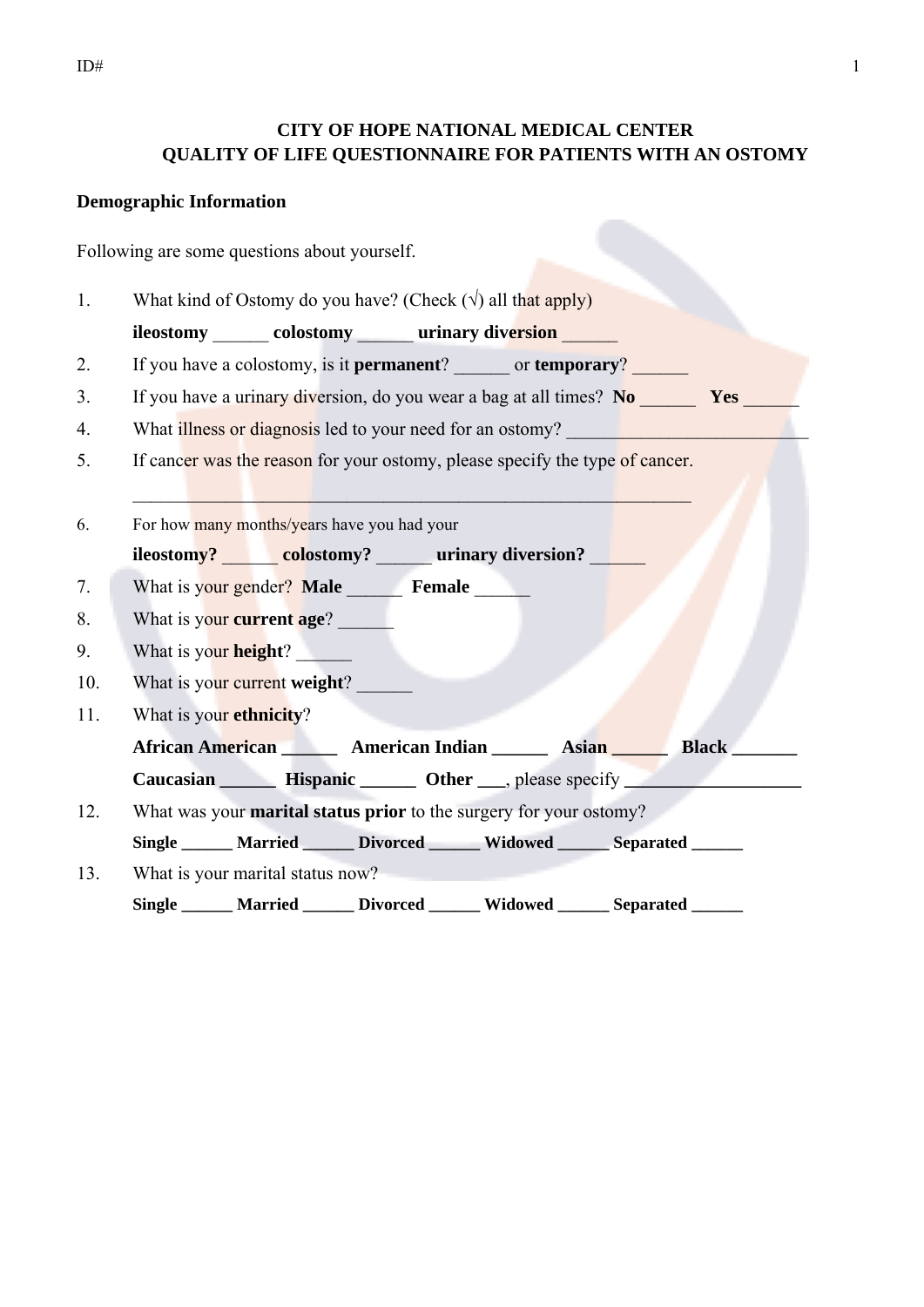For the following questions, please answer **NO, YES, or NA (NOT APPLICAABLE)** by placing a check mark  $(\sqrt{})$  in the appropriate column.

|     |                                                                                                                     | No | Yes | <b>NA</b> |
|-----|---------------------------------------------------------------------------------------------------------------------|----|-----|-----------|
|     | <b>Work Related Items</b>                                                                                           |    |     |           |
| 14. | Are you working full-time?                                                                                          |    |     |           |
| 15. | Are you working part-time?                                                                                          |    |     |           |
| 16. | Are you retired                                                                                                     |    |     |           |
| 17. | Are you working in the same occupation that you had before your ostomy?                                             |    |     |           |
| 18. | If you are not working in the same occupation as before your ostomy, was<br>the change related to having an ostomy? |    |     |           |
|     | <b>Health Insurance</b>                                                                                             |    |     |           |
| 19. | Do you currently have health insurance?                                                                             |    |     |           |
| 20. | Have you had difficulty getting health insurance?                                                                   |    |     |           |
| 21. | Have you had difficulty maintaining your health insurance?                                                          |    |     |           |
| 22. | Does your insurance pay all costs for your ostomy supplies?                                                         |    |     |           |
| 23. | Does your insurance pay <b>part of the costs</b> for your ostomy supplies?                                          |    |     |           |
|     | <b>Sexual activity</b>                                                                                              |    |     |           |
| 24. | Were you sexually active before getting your ostomy?                                                                |    |     |           |
| 25. | Have you resumed sexual activity since having your ostomy?                                                          |    |     |           |
| 26. | Is your sexual activity satisfying?                                                                                 |    |     |           |
| 27. | If you are male, do you have a problem getting an erection or keeping an<br>erection?                               |    |     |           |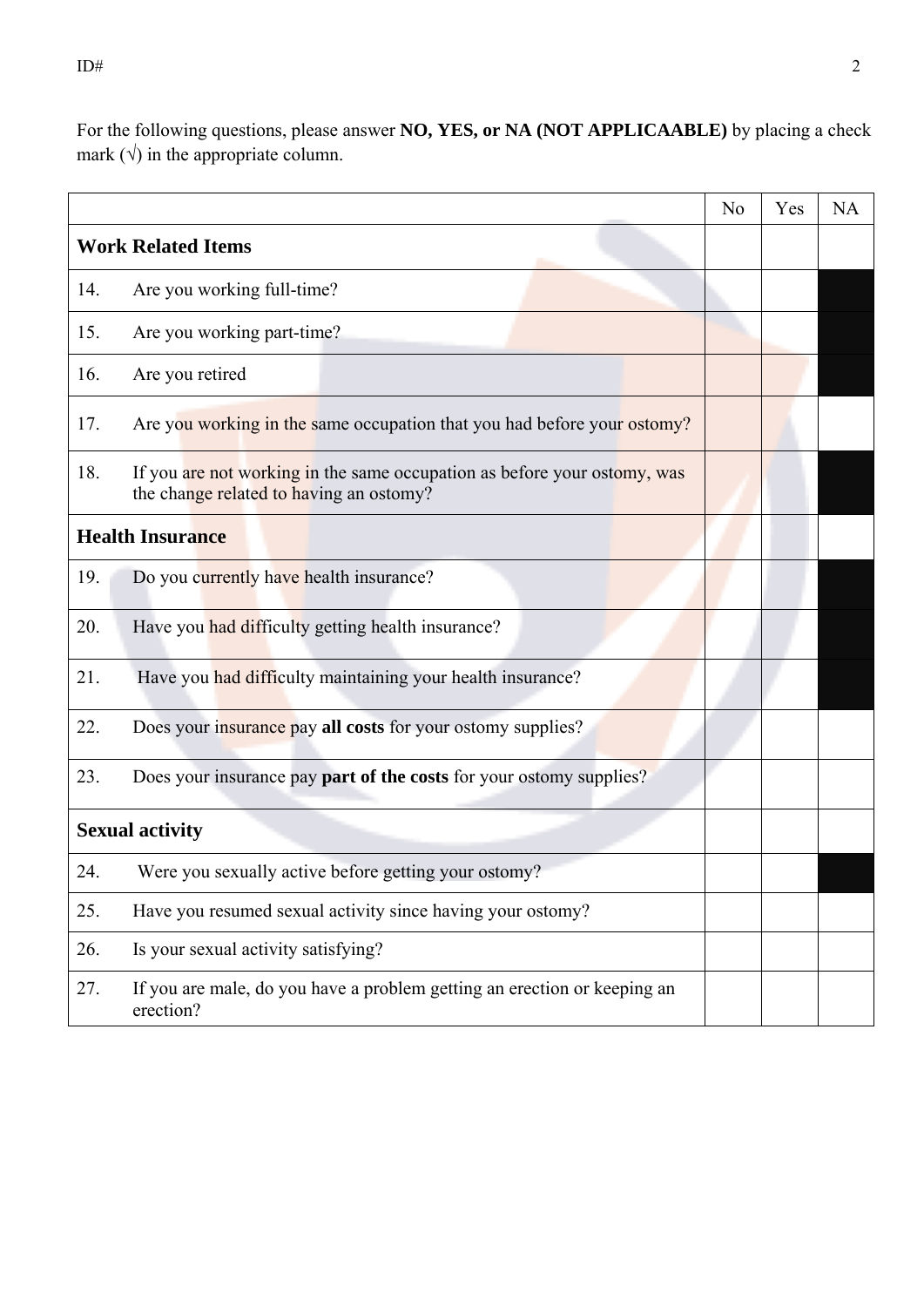|                 |                                                                                                      | N <sub>0</sub> | Yes | <b>NA</b> |
|-----------------|------------------------------------------------------------------------------------------------------|----------------|-----|-----------|
|                 | <b>Psychological Support/Concerns</b>                                                                |                |     |           |
| 28.             | Were you depressed after having your ostomy?                                                         |                |     |           |
| 29.             | Since having your ostomy, have you ever considered or attempted<br>suicide?                          |                |     |           |
| 30.             | Do you belong to an ostomy support group?                                                            |                |     |           |
| 31.             | Do you belong to another kind of support group?                                                      |                |     |           |
| 32.             | Have you had the opportunity to talk with someone else who was going<br>to have or had a new ostomy? |                |     |           |
| <b>Clothing</b> |                                                                                                      |                |     |           |
| 33.             | Does the location of your ostomy cause you problems?                                                 |                |     |           |
| 34.             | Have you changed the style of clothing you wear because of your<br>ostomy?                           |                |     |           |
| <b>Diet</b>     |                                                                                                      |                |     |           |
| 35.             | Do you adjust your diet because of your ostomy?                                                      |                |     |           |
| 36.             | Do you change your diet to prevent passing gas in public?                                            |                |     |           |

Please answer the following questions in relation to the amount of time since the surgery for your ostomy. Your choices are **MONTHS, YEARS, or NEVER**. Please place a check mark  $(\sqrt{})$  in the appropriate column.

|     |                                                                             | Months | Years | <b>Never</b> |
|-----|-----------------------------------------------------------------------------|--------|-------|--------------|
| 37. | How long was it before you felt comfortable with your daily ostomy<br>care? |        |       |              |
| 38. | How long was it before you felt comfortable with your diet?                 |        |       |              |
| 39. | Hoe long was it before your appetite returned?                              |        |       |              |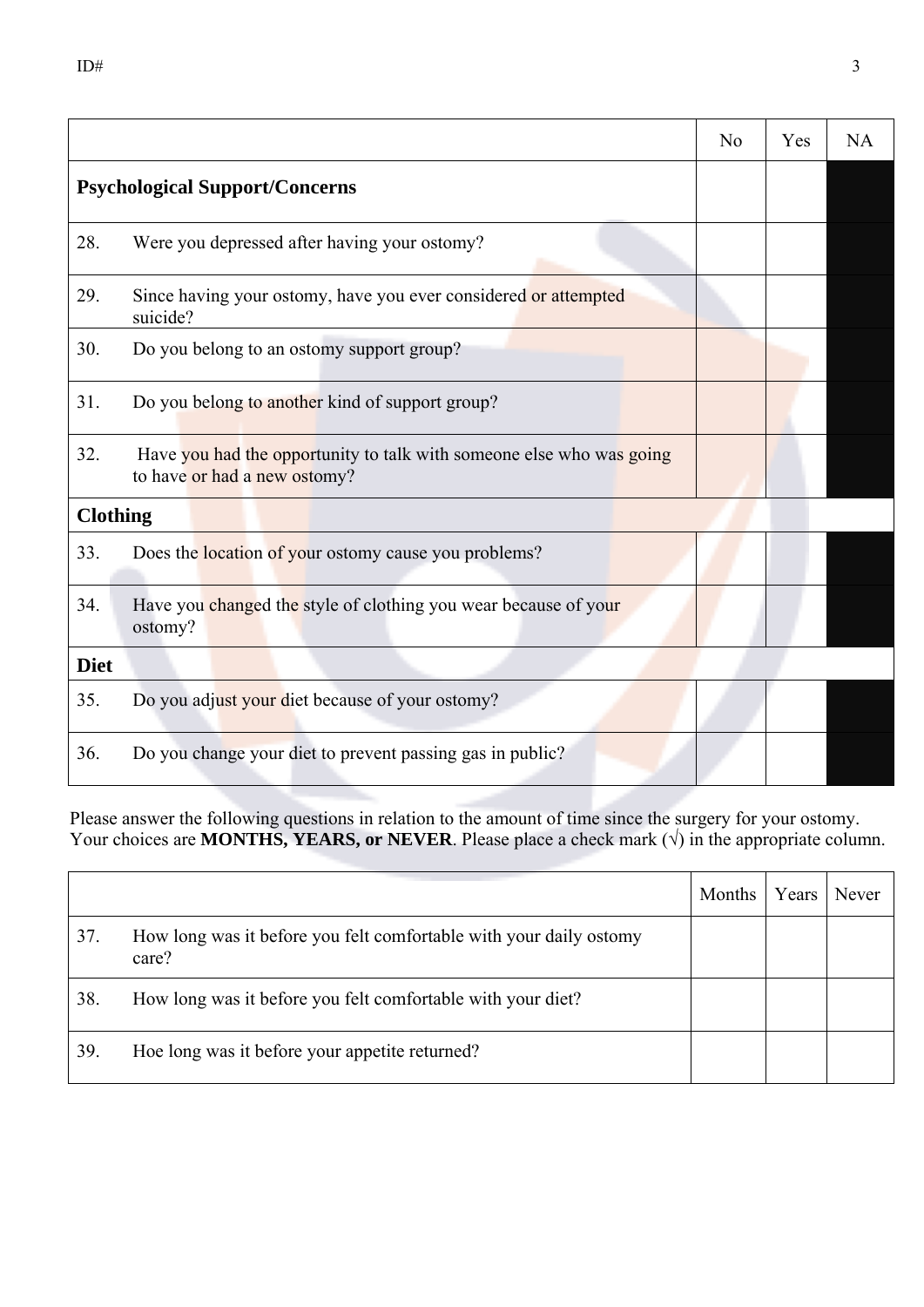For the following questions, please answer **NO, YES, or NA (NOT APPLICABLE – meaning that you do not drink or eat these foods)** by placing a check mark  $(\sqrt{})$  in the appropriate column.

|     | <b>Food Groups</b>                     | No | Yes | <b>NA</b> |
|-----|----------------------------------------|----|-----|-----------|
| 40. | I avoid drinking carbonated beverages. |    |     |           |
| 41. | I avoid eating dairy products.         |    |     |           |
| 42. | I avoid eating fruits.                 |    |     |           |
| 43. | I avoid eating snacks.                 |    |     |           |
| 44. | I avoid eating vegetables.             |    |     |           |

Following are some questions related to the care of your ostomy. Please write in your answers.

- 45. On the average, how long does it take to do your daily ostomy care?
- 46. If you wear a pouch, please identify the brand name.
- 47. If you wear a pouch AND have encountered any problems with it, please explain what those problems are/were.

 $\mathcal{L}_\mathcal{L} = \mathcal{L}_\mathcal{L} = \mathcal{L}_\mathcal{L} = \mathcal{L}_\mathcal{L} = \mathcal{L}_\mathcal{L} = \mathcal{L}_\mathcal{L} = \mathcal{L}_\mathcal{L} = \mathcal{L}_\mathcal{L} = \mathcal{L}_\mathcal{L} = \mathcal{L}_\mathcal{L} = \mathcal{L}_\mathcal{L} = \mathcal{L}_\mathcal{L} = \mathcal{L}_\mathcal{L} = \mathcal{L}_\mathcal{L} = \mathcal{L}_\mathcal{L} = \mathcal{L}_\mathcal{L} = \mathcal{L}_\mathcal{L}$ 

 $\mathcal{L}_\mathcal{L} = \mathcal{L}_\mathcal{L} = \mathcal{L}_\mathcal{L} = \mathcal{L}_\mathcal{L} = \mathcal{L}_\mathcal{L} = \mathcal{L}_\mathcal{L} = \mathcal{L}_\mathcal{L} = \mathcal{L}_\mathcal{L} = \mathcal{L}_\mathcal{L} = \mathcal{L}_\mathcal{L} = \mathcal{L}_\mathcal{L} = \mathcal{L}_\mathcal{L} = \mathcal{L}_\mathcal{L} = \mathcal{L}_\mathcal{L} = \mathcal{L}_\mathcal{L} = \mathcal{L}_\mathcal{L} = \mathcal{L}_\mathcal{L}$ 

 $\mathcal{L}_\mathcal{L} = \{ \mathcal{L}_\mathcal{L} = \{ \mathcal{L}_\mathcal{L} = \{ \mathcal{L}_\mathcal{L} = \{ \mathcal{L}_\mathcal{L} = \{ \mathcal{L}_\mathcal{L} = \{ \mathcal{L}_\mathcal{L} = \{ \mathcal{L}_\mathcal{L} = \{ \mathcal{L}_\mathcal{L} = \{ \mathcal{L}_\mathcal{L} = \{ \mathcal{L}_\mathcal{L} = \{ \mathcal{L}_\mathcal{L} = \{ \mathcal{L}_\mathcal{L} = \{ \mathcal{L}_\mathcal{L} = \{ \mathcal{L}_\mathcal{$ 

 $\mathcal{L}_\text{max}$  and  $\mathcal{L}_\text{max}$  and  $\mathcal{L}_\text{max}$  are the set of the set of the set of the set of the set of the set of the set of the set of the set of the set of the set of the set of the set of the set of the set of th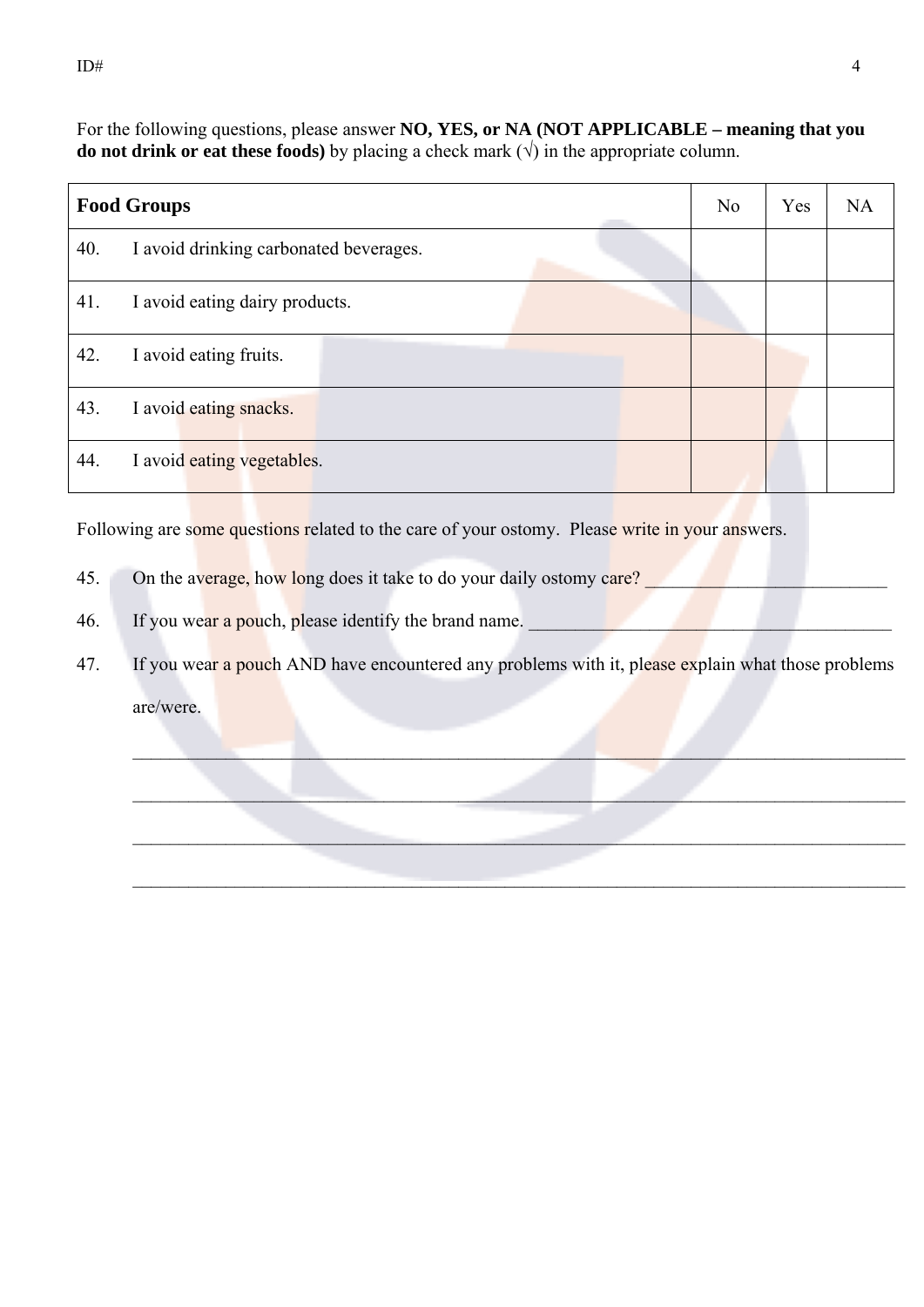Directions: We are interested in knowing how the experience of having an ostomy affects your quality of life. Please answer all of the following questions based on **your life at this time**.

Please circle the number form  $0 - 10$  that best describes your experiences. For example:

### How difficult is it for you to **climb stairs**?

Not at all difficult 0 1 2 3 4 5 6 7 8 9 10 extremely difficult

Circling (2) means you have some but not a lot of difficulty climbing stairs.

**Related to your ostomy**, to what extent are the following a problem for you?

| 1.               | <b>Physical strength</b> |  |                                                  |                |                |                |                |   |                 |       |   |  |                   |
|------------------|--------------------------|--|--------------------------------------------------|----------------|----------------|----------------|----------------|---|-----------------|-------|---|--|-------------------|
|                  | no problem 0             |  | $\overline{1}$                                   | $\overline{2}$ | $\overline{3}$ | $\overline{4}$ | 5              | 6 | $7\phantom{.0}$ | 8     | 9 |  | 10 severe problem |
| 2.               | <b>Fatigue</b>           |  |                                                  |                |                |                |                |   |                 |       |   |  |                   |
|                  | no problem 0             |  | $\mathbf{1}$                                     | $\overline{2}$ | $\overline{3}$ | $\overline{4}$ | 5              | 6 | $7\phantom{.0}$ | 8     | 9 |  | 10 severe problem |
| 3.               |                          |  | <b>Skin surrounding the ostomy</b>               |                |                |                |                |   |                 |       |   |  |                   |
|                  | no problem 0             |  | $\blacksquare$                                   | $\overline{2}$ | $\overline{3}$ | $\overline{4}$ | 5 <sup>1</sup> | 6 | $7\overline{ }$ | 8     | 9 |  | 10 severe problem |
| $\overline{4}$ . |                          |  | <b>Sleep disorders</b>                           |                |                |                |                |   |                 |       |   |  |                   |
|                  | no problem $0$           |  | $\overline{1}$                                   | 2              | $\overline{3}$ | $\overline{4}$ | 5              | 6 | $7\phantom{.0}$ | 8     | 9 |  | 10 severe problem |
| 5.               |                          |  | <b>Aches or pains</b>                            |                |                |                |                |   |                 |       |   |  |                   |
|                  | no problem $0$           |  | $\overline{1}$                                   | $\overline{2}$ | $\overline{3}$ | $\overline{4}$ | 5 <sup>5</sup> | 6 | $\tau$          | 8     | 9 |  | 10 severe problem |
| 6.               | Gas                      |  |                                                  |                |                |                |                |   |                 |       |   |  |                   |
|                  | no problem $0$           |  | $\blacksquare$                                   | $\overline{2}$ | $\overline{3}$ | $\overline{4}$ | 5              | 6 | $\overline{7}$  | 8     | 9 |  | 10 severe problem |
| 7.               | Odor                     |  |                                                  |                |                |                |                |   |                 |       |   |  |                   |
|                  | no problem $0$           |  | $\mathbf{1}$                                     | $\overline{2}$ | $\overline{3}$ | $\overline{4}$ | 5              | 6 | $7\overline{ }$ | $8\,$ | 9 |  | 10 severe problem |
| 8.               | Constipation             |  |                                                  |                |                |                |                |   |                 |       |   |  |                   |
|                  | no problem $0$           |  | $\overline{1}$                                   | 2              | $\overline{3}$ | $\overline{4}$ | 5              | 6 | $7\overline{ }$ | 8     | 9 |  | 10 severe problem |
| 9.               | <b>Diarrhea</b>          |  |                                                  |                |                |                |                |   |                 |       |   |  |                   |
|                  | no problem $0$           |  | $\,1\,$                                          | $\overline{2}$ | $\overline{3}$ | $\overline{4}$ | 5              | 6 | $\tau$          | 8     | 9 |  | 10 severe problem |
| 10.              |                          |  | Leaking from the pouch (or around the appliance) |                |                |                |                |   |                 |       |   |  |                   |
|                  | no problem $0$           |  | $\mathbf{1}$                                     | $\overline{2}$ | $\overline{3}$ | $\overline{4}$ | 5              | 6 | $\tau$          | 8     | 9 |  | 10 severe problem |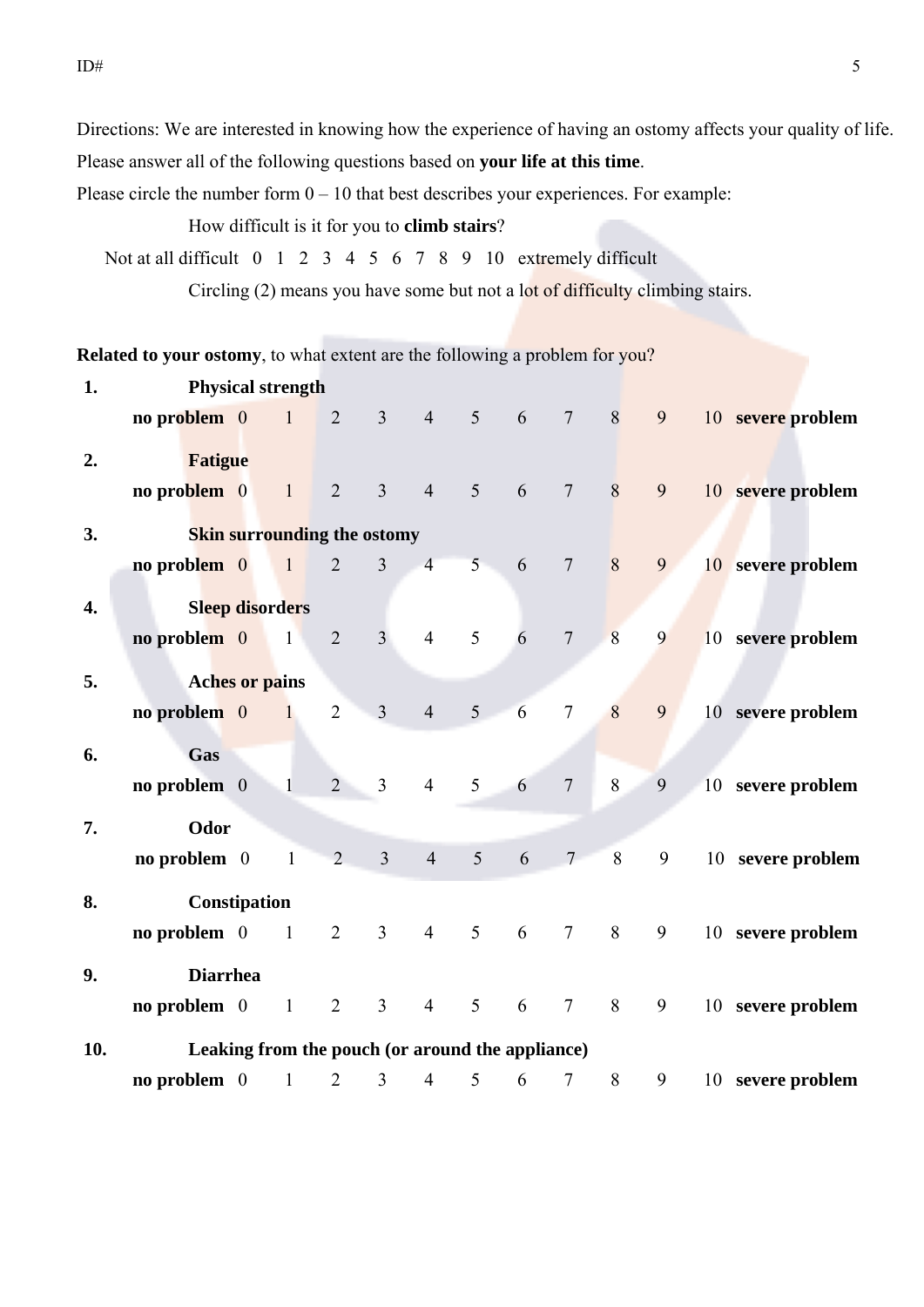| 11. | <b>Overall physical well-being</b>                           |                         |                                                             |                |                         |                |                |                 |                  |   |           |    |                             |
|-----|--------------------------------------------------------------|-------------------------|-------------------------------------------------------------|----------------|-------------------------|----------------|----------------|-----------------|------------------|---|-----------|----|-----------------------------|
|     | no problem $0 \t 1 \t 2$                                     |                         |                                                             |                | $\overline{3}$          | $\overline{4}$ | 5 <sup>5</sup> | $6\overline{6}$ | $7\phantom{.0}$  | 8 | $9 \quad$ |    | 10 severe problem           |
| 12. | How difficult has it been for you to adjust to your ostomy?  |                         |                                                             |                |                         |                |                |                 |                  |   |           |    |                             |
|     | not at all                                                   | $\overline{\mathbf{0}}$ | $\mathbf{1}$                                                | $\overline{2}$ | $\overline{3}$          | $\overline{4}$ | 5 <sup>5</sup> | $6\degree$      | $7\overline{ }$  | 8 | 9         |    | 10 a great deal             |
| 13. | How useful do you feel?                                      |                         |                                                             |                |                         |                |                |                 |                  |   |           |    |                             |
|     | not at all                                                   | $\overline{\mathbf{0}}$ | 1                                                           |                | $2 \quad 3$             | $\overline{4}$ | 5              | 6               | $\overline{7}$   | 8 | 9         |    | 10 a great deal             |
| 14. | How much satisfaction or enjoyment in life do you feel?      |                         |                                                             |                |                         |                |                |                 |                  |   |           |    |                             |
|     | none at all $\theta$                                         |                         | $\mathbf{1}$                                                | 2              | $\overline{3}$          | $\overline{4}$ | 5              | 6               | 7 8              |   | 9         |    | 10 a great deal             |
| 15. | <b>EXECUTE:</b> How much are you embarrassed by your ostomy? |                         |                                                             |                |                         |                |                |                 |                  |   |           |    |                             |
|     | not at all                                                   |                         | 0 1 2 3 4 5                                                 |                |                         |                |                |                 | $6 \overline{7}$ | 8 | 9         |    | 10 extremely<br>embarrassed |
| 16. | How good is your overall quality of life?                    |                         |                                                             |                |                         |                |                |                 |                  |   |           |    |                             |
|     | <b>extremely</b> 0 1 2 3 4 5 6<br>poor                       |                         |                                                             |                |                         |                |                |                 | $7\phantom{.0}$  | 8 | 9         | 10 | excellent                   |
| 17. | <b>Example 15 How is your ability to remember things?</b>    |                         |                                                             |                |                         |                |                |                 |                  |   |           |    |                             |
|     | $extremely \quad 0 \quad 1 \quad 2 \quad 3$<br>poor          |                         |                                                             |                |                         | $\overline{4}$ | 5 <sup>5</sup> | 6               | $\overline{7}$   | 8 | 9         | 10 | excellent                   |
| 18. | How difficult is it to look at your ostomy?                  |                         |                                                             |                |                         |                |                |                 |                  |   |           |    |                             |
|     | not at all                                                   | $\overline{\mathbf{0}}$ | $\mathbf{1}$                                                | $\overline{2}$ | $\overline{\mathbf{3}}$ | $4 \quad$      |                | $5\qquad 6$     | $\tau$           | 8 | 9         | 10 | extremely<br>difficult      |
|     |                                                              |                         |                                                             |                |                         |                |                |                 |                  |   |           |    |                             |
| 19. | How difficult is it for you to care for your ostomy?         |                         |                                                             |                |                         |                |                |                 |                  |   |           |    |                             |
|     | not at all                                                   | $\mathbf{0}$            | $\mathbf{1}$                                                | $\overline{2}$ | $\overline{3}$          | $\overline{4}$ | 5              | 6               | $\tau$           | 8 | 9         | 10 | extremely<br>difficult      |
| 20. |                                                              |                         | Do you feel like you are in control of things in your life? |                |                         |                |                |                 |                  |   |           |    |                             |
|     | not at all                                                   | $\mathbf{0}$            | $\mathbf{1}$                                                | $\overline{2}$ | 3 <sup>7</sup>          | $\overline{4}$ | 5 <sup>5</sup> | 6               | $\tau$           | 8 | 9         |    | 10 completely               |
| 21. |                                                              |                         | How satisfied are you with your appearance?                 |                |                         |                |                |                 |                  |   |           |    |                             |
|     | not at all                                                   | $\boldsymbol{0}$        | $\mathbf{1}$                                                | $\overline{2}$ | 3 <sup>7</sup>          | $\overline{4}$ | 5 <sup>5</sup> | 6               | $7\overline{ }$  | 8 | 9         | 10 | extremely<br>satisfied      |
| 22. |                                                              |                         | How much anxiety do you have?                               |                |                         |                |                |                 |                  |   |           |    |                             |
|     | none at all                                                  | $\overline{0}$          | $\mathbf{1}$                                                | $\overline{2}$ | 3                       | $\overline{4}$ | 5              | 6               | 7                | 8 | 9         | 10 | severe                      |
|     |                                                              |                         |                                                             |                |                         |                |                |                 |                  |   |           |    |                             |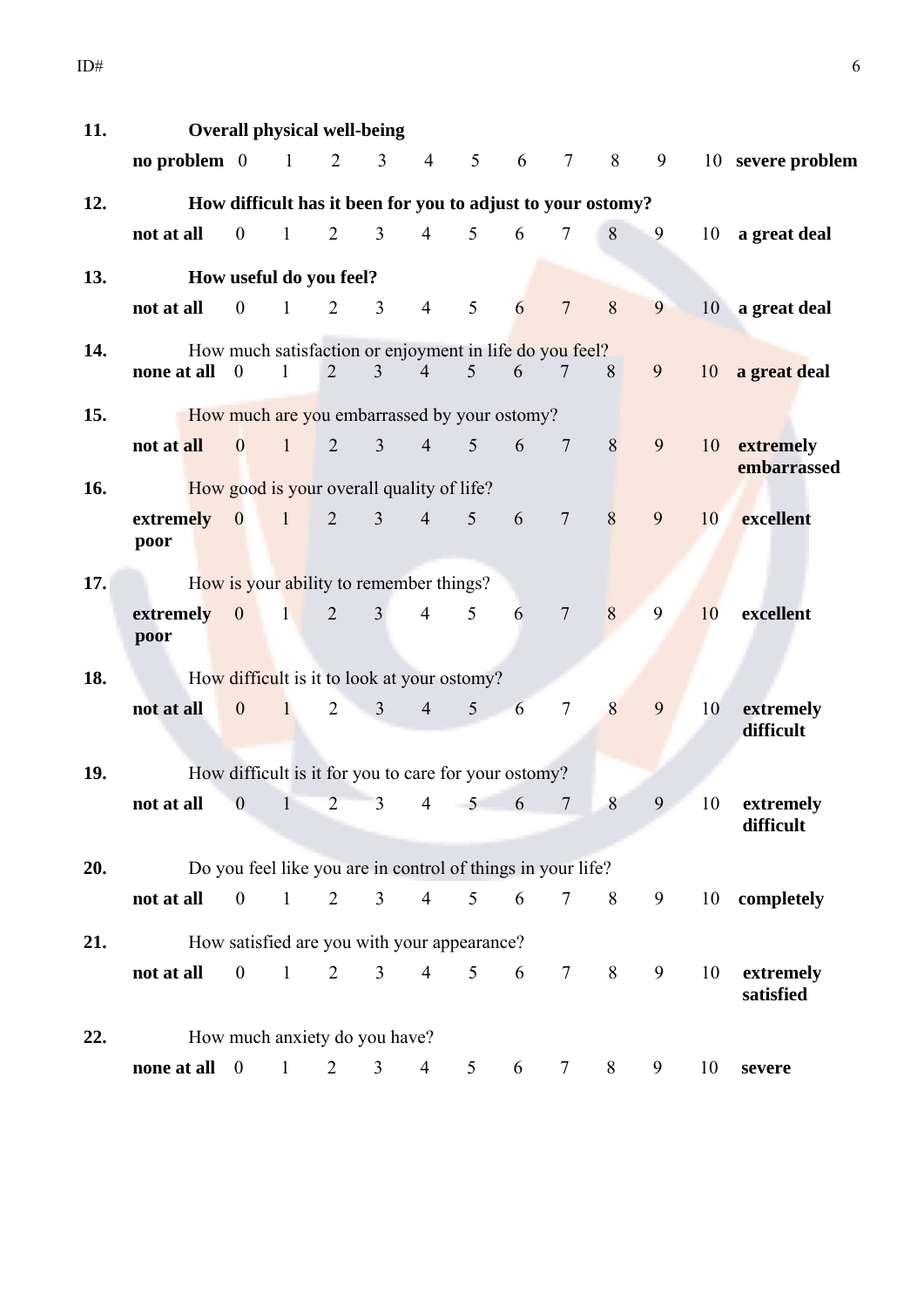| 23. | How much depression do you have? |                          |                                                                      |                |                |                |                 |             |                 |   |   |    |                          |
|-----|----------------------------------|--------------------------|----------------------------------------------------------------------|----------------|----------------|----------------|-----------------|-------------|-----------------|---|---|----|--------------------------|
|     | none at all 0                    |                          | $\mathbf{1}$                                                         | 2              | $\overline{3}$ | $\overline{4}$ | 5               | 6           | $\tau$          | 8 | 9 | 10 | severe                   |
| 24. |                                  |                          | Are you fearful that your disease will come back?                    |                |                |                |                 |             |                 |   |   |    |                          |
|     | not at all                       | $\overline{0}$           | $\overline{1}$                                                       | $\overline{2}$ | $\mathfrak{Z}$ | $\overline{4}$ | $\mathfrak{S}$  | 6           | $\tau$          | 8 | 9 | 10 | extremely<br>fearful     |
| 25. |                                  |                          | Do you have difficulty meeting new people?                           |                |                |                |                 |             |                 |   |   |    |                          |
|     | not at all                       | $\overline{0}$           | $\overline{1}$                                                       | $\overline{2}$ | $\overline{3}$ | $\overline{4}$ | $5\overline{)}$ | 6           | $\overline{7}$  | 8 | 9 | 10 | extremely<br>difficult   |
| 26. |                                  |                          | How much financial burden resulted from your illness or treatment?   |                |                |                |                 |             |                 |   |   |    |                          |
|     | none at all                      | $\overline{\phantom{0}}$ | $\mathbf{1}$                                                         | $\overline{2}$ | 3              | $\overline{4}$ | 5 <sup>5</sup>  | 6           | $\overline{7}$  | 8 | 9 | 10 | extreme                  |
| 27. |                                  |                          | How distressing has your illness been for your family?               |                |                |                |                 |             |                 |   |   |    |                          |
|     | not at all                       | $\bf{0}$                 | $\mathbf{1}$                                                         | $\overline{2}$ | 3 <sup>1</sup> | $\overline{4}$ | 5 <sup>7</sup>  | 6           | $\overline{7}$  | 8 | 9 | 10 | extremely<br>distressing |
| 28. |                                  |                          | How much does your ostomy interfere with your ability to travel?     |                |                |                |                 |             |                 |   |   |    |                          |
|     | not at all                       | $\mathbf{0}$             | $\mathbf{1}$                                                         | 2              | 3 <sup>1</sup> | $\overline{4}$ | 5               | 6           | $\overline{7}$  | 8 | 9 | 10 | completely               |
| 29. |                                  |                          | Has your ostomy interfered with your personal relationships?         |                |                |                |                 |             |                 |   |   |    |                          |
|     | not at all                       | $\mathbf{0}$             | $\mathbf{1}$                                                         | $\overline{2}$ | $\overline{3}$ | $\overline{4}$ | 5 <sup>1</sup>  | 6           | $7^{\circ}$     | 8 | 9 | 10 | completely               |
| 30. |                                  |                          | How much isolation is caused by your ostomy?                         |                |                |                |                 |             |                 |   |   |    |                          |
|     | none                             | $\overline{0}$           | $\mathbf{1}$                                                         | $\overline{2}$ | 3              | $\overline{4}$ | 5 <sup>5</sup>  | 6           | $\overline{7}$  | 8 | 9 | 10 | a great deal             |
| 31. |                                  |                          | Is support from friends and family sufficient to meet your needs?    |                |                |                |                 |             |                 |   |   |    |                          |
|     | not at all                       |                          | 0 1 2 3 4 5 6 7 8                                                    |                |                |                |                 |             |                 |   | 9 | 10 | extremely                |
| 32. |                                  |                          | Has your ostomy interfered with your recreational/sports activities? |                |                |                |                 |             |                 |   |   |    |                          |
|     | $\text{not at all} \quad 0$      |                          | $\mathbf{1}$                                                         | $\overline{2}$ | 3 <sup>7</sup> | $\overline{4}$ |                 | $5\qquad 6$ | $7\overline{ }$ | 8 | 9 |    | 10 a great deal          |
| 33. |                                  |                          | Has your ostomy interfered with your social activities?              |                |                |                |                 |             |                 |   |   |    |                          |
|     | not at all                       | $\mathbf{0}$             | $\mathbf{1}$                                                         | $\overline{2}$ | $\overline{3}$ | $\overline{4}$ | 5 <sup>5</sup>  | 6           | 7 8             |   | 9 | 10 | a great deal             |
|     |                                  |                          |                                                                      |                |                |                |                 |             |                 |   |   |    |                          |
| 34. |                                  |                          | Has your ostomy interfered with your ability to be intimate?         |                |                |                |                 |             |                 |   |   |    |                          |
|     | $\text{not at all} \quad 0$      |                          | $\mathbf{1}$                                                         | 2              | 3              | 4              | 5               | 6           | 7               | 8 | 9 | 10 | a great deal             |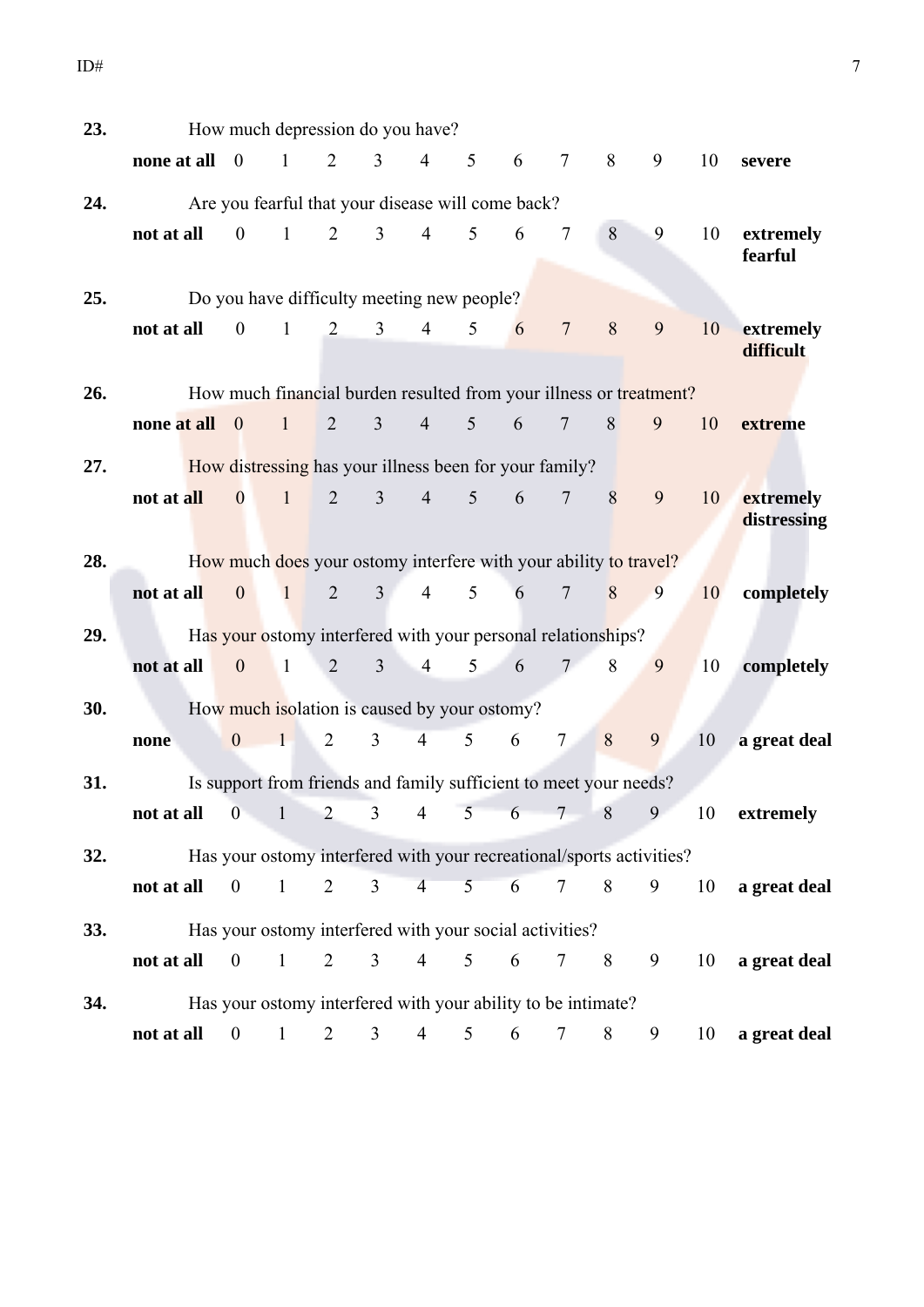| 35. |             |                          | Do you have enough privacy at home for doing your ostomy care?             |                |                |                |                 |   |                          |   |   |    |                                                                                       |
|-----|-------------|--------------------------|----------------------------------------------------------------------------|----------------|----------------|----------------|-----------------|---|--------------------------|---|---|----|---------------------------------------------------------------------------------------|
|     | not at all  | $\overline{\phantom{0}}$ | $\overline{1}$                                                             | 2              | $\overline{3}$ | $\overline{4}$ | $5\overline{)}$ | 6 | $\tau$                   | 8 | 9 | 10 | a great deal                                                                          |
| 36. |             |                          | Do you have enough privacy when traveling for conducting your ostomy care? |                |                |                |                 |   |                          |   |   |    |                                                                                       |
|     | not at all  | $\overline{0}$           | $\mathbf{1}$                                                               | 2              | $\overline{3}$ | $\overline{4}$ | 5               | 6 | $\overline{\mathcal{L}}$ | 8 | 9 | 10 | a great deal                                                                          |
| 37. |             |                          | How much uncertainty do you feel about your future?                        |                |                |                |                 |   |                          |   |   |    |                                                                                       |
|     | none at all | $\mathbf{0}$             | $\mathbf{1}$                                                               | $\overline{2}$ | $\overline{3}$ | $\overline{4}$ | 5               | 6 | $\overline{7}$           | 8 | 9 | 10 | extreme                                                                               |
| 38. |             |                          | Do you sense a reason for being alive?                                     |                |                |                |                 |   |                          |   |   |    |                                                                                       |
|     | not at all  | $\overline{\phantom{0}}$ | $\mathbf{1}$                                                               | 2              | $\overline{3}$ | $\overline{4}$ | 5               | 6 | $\overline{7}$           | 8 | 9 | 10 | a great deal                                                                          |
| 39. |             |                          | Do you have a sense of inner peace?                                        |                |                |                |                 |   |                          |   |   |    |                                                                                       |
|     | not at all  | $\overline{0}$           | $\mathbf{1}$                                                               | $\overline{2}$ | 3              | $\overline{4}$ | 5               | 6 | $\overline{7}$           | 8 | 9 | 10 | a great deal                                                                          |
| 40. |             |                          | How hopeful do you feel?                                                   |                |                |                |                 |   |                          |   |   |    |                                                                                       |
|     | not at all  | $\mathbf{0}$             | $\mathbf{1}$                                                               | $\overline{2}$ | 3              | $\overline{4}$ | 5               | 6 | $\overline{7}$           | 8 | 9 | 10 | extremely                                                                             |
| 41. |             |                          | sufficient to meet your needs?                                             |                |                |                |                 |   |                          |   |   |    | Is support you receive from personal spiritual activities such as prayer or mediation |
|     | not at all  | $\mathbf{0}$             | $\mathbf{1}$                                                               | $\overline{2}$ | $\overline{3}$ | $\overline{4}$ | 5               | 6 | $\overline{7}$           | 8 | 9 | 10 | completely                                                                            |
| 42. |             |                          | sufficient to meet your needs?                                             |                |                |                |                 |   |                          |   |   |    | Is support you receive from religious activities such as going to church or synagogue |
|     | not at all  | $\mathbf{0}$             | $\mathbf{1}$                                                               | $\overline{2}$ | $\overline{3}$ | $\overline{4}$ | 5               | 6 | $\overline{7}$           | 8 | 9 | 10 | completely                                                                            |
| 43. |             |                          | Has having an ostomy made positive changes in your life style?             |                |                |                |                 |   |                          |   |   |    |                                                                                       |
|     |             | not at all               | $\boldsymbol{0}$                                                           | 1              | $\overline{2}$ | 3              | $\overline{4}$  | 5 | 6                        | 7 | 8 | 9  | 10<br>a great deal                                                                    |